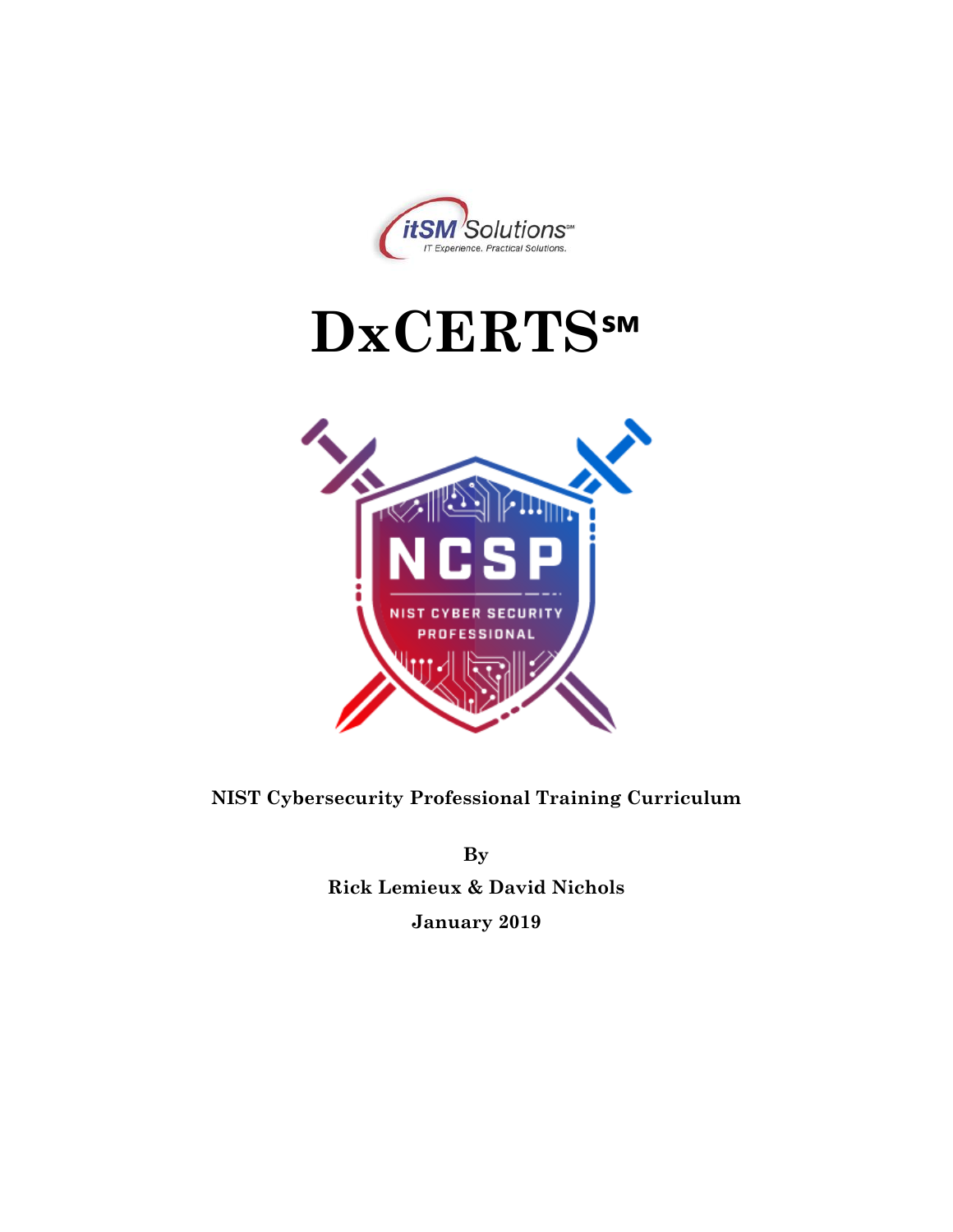### *Copyright and Trademark Notice*

Copyright © 2018 itSM Publishing. itSM Solutions® is a Registered Trademark of itSM Solutions LLC. ITIL ® is a Registered Trademark, and a Registered Community Trademark of the Axelos, and is registered in the U.S. Patent and Trademark Office and is used here by itSM Solutions LLC under license from and with the permission of Axelos (Trademark License No. 0002). Other product names mentioned in this guide may be trademarks or registered trademarks of their respective companies.

### *Notice of Rights / Restricted Rights Legend*

All rights reserved. No title or ownership of this document, any portion thereof, or its contents is transferred. No part of this document may be reproduced, stored in a retrieval system, or transmitted in any form or by any means, electronic, mechanical, photocopying, recording, or otherwise without the prior written permission of itSM Solutions LLC. Reproduction prohibitions do not apply to this document when reproduced for noncommercial use, or to excerpts or quotes for use in reviews or attributed quotes in other works of any type as allowed for in copyright law. For additional information, please contact:

itSM Solutions LLC 742 Mink Ave #135 Murrells Inlet South Carolina, 29576 401-480-5872 Web http://www.itsmsolutions.com

#### *Notice of Liability*

This guide is distributed "As Is," without warranty of any kind, either express or implied, respecting the content of this guide, including but not limited to implied warranties for the guide's quality, performance, merchantability, or fitness for any particular purpose. Neither the authors, nor itSM Solutions LLC, its dealers or distributors shall be liable with respect to any liability, loss or damage caused or alleged to have been caused directly or indirectly by the contents of this whitepaper.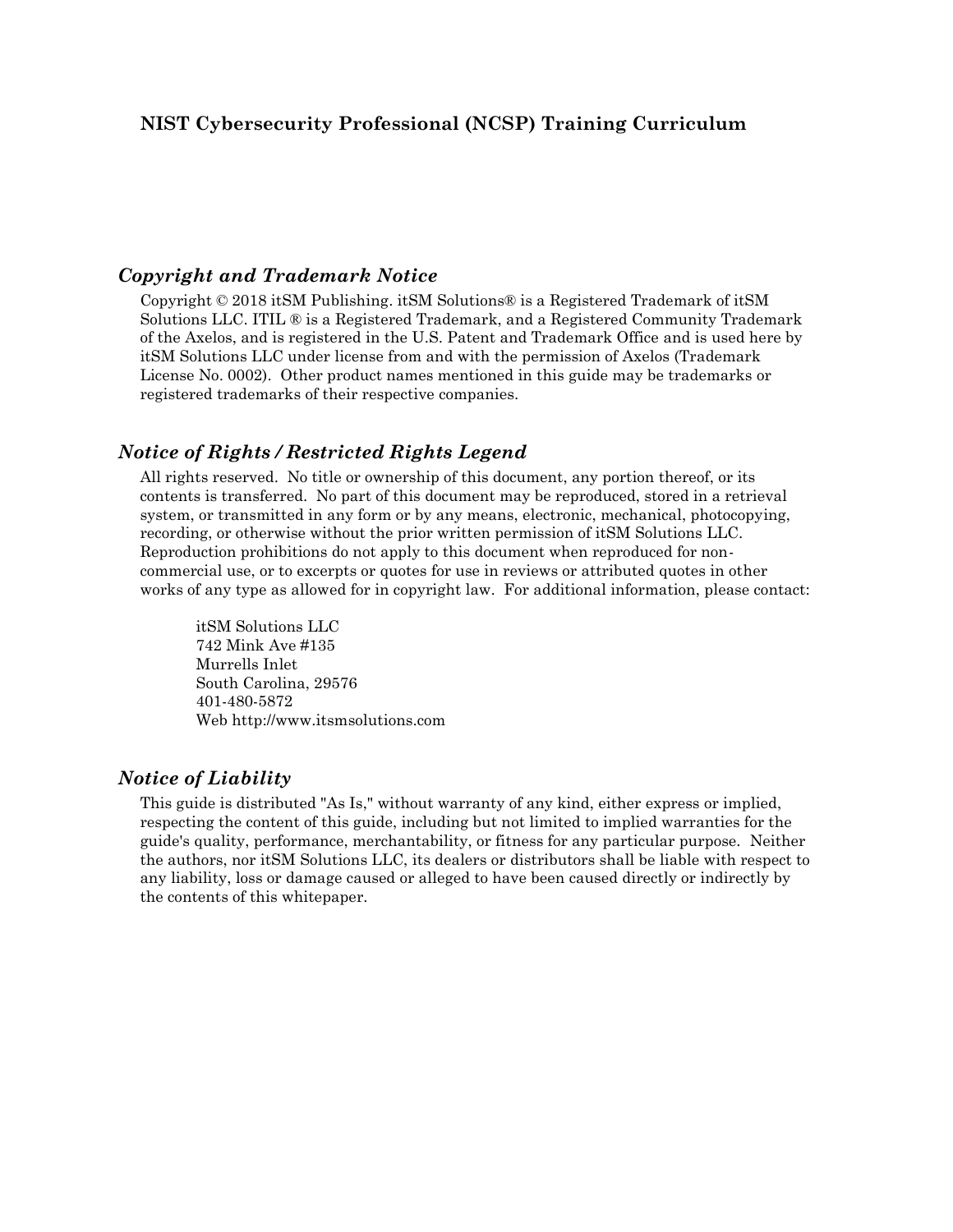### *DxCERTS NIST Cybersecurity Curriculum Consortium*

Today, due to the ever-changing threat landscape created by Digital Transformation (DX) programs (IoT, Mobile, Cloud etc.) and a very sophisticated network of threat actors (i.e., the bad guys) enterprises need to build a workforce capable of identifying, protecting, detecting, responding and recovering from cyber-attacks.

DxCERTS is a global consortium of academic, government and industry thought leaders working together to create Digital Transformation (DX) Training Curriculum based on the frameworks, methodologies and technologies outlined in the National Institute of Standards and Technologies (NIST) cybersecurity and risk management frameworks.

DxCERTS focus is to create white label training curriculum and train-thetrainer services that will enable training institutions of all types (K-12, Higher Education, Training Companies & Enterprise Learning & Development) to offer the DxCERTS cybersecurity training curriculum as part of its existing academic and continuing education classroom, virtual, blended learning or self-paced e-learning programs.

### *DxCERTS NIST Cybersecurity Training Curriculum*

The DxCERTS curriculum includes eight career pathway programs that are aligned with the IT and Cybersecurity frameworks being adopted and operationalized by enterprises across the globe.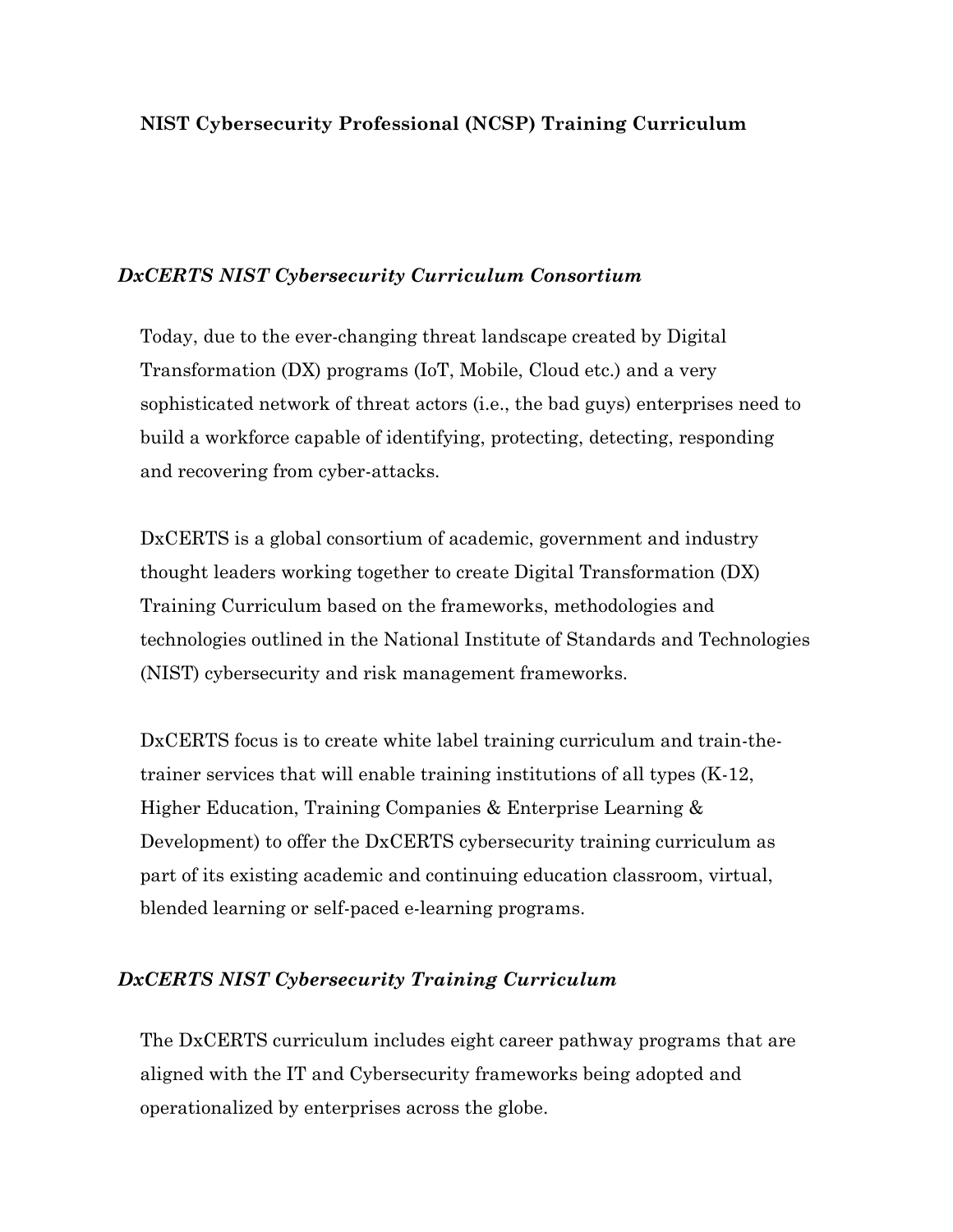## [Click Here](https://www.itsmsolutions.com/wp-content/uploads/2019/03/DxCERTS-Course-Catalog-Feb-2019-rev3.pdf) for the DxCERTS Complete Curriculum Catalog

| <b>DxCERTS</b><br>Curriculum<br>Pathways                                  | <b>Digital Transformation</b><br><b>Readiness Framework</b><br><b>Curriculum</b>                                                                                                                                                                                | <b>NIST Cybersecurity &amp;</b><br><b>RESILIA Cyber Resilience</b><br><b>Framework Curriculum</b>                                                                                                                                                                                                        | <b>Digital Service Management &amp;</b><br><b>Digital Governance</b><br><b>Framework Curriculum</b>                                                                                                                                                        | <b>NICE Cybersecurity</b><br><b>Workforce Framework</b><br><b>Information Security Curriculum</b>                                                                                                                                                                                                                                                                                       | <b>NICE Cybersecurity</b><br><b>Workforce Framework</b><br>Network & System Admin Curriculum                                                                                                                                                                                                                                           | <b>NICE Cybersecurity</b><br><b>Workforce Framework</b><br><b>Cloud Management Curriculum</b>                                                                                                                                  | <b>NICE Cybersecurity</b><br><b>Workforce Framework</b><br><b>Software Programming Curriculum</b>                                                                                                                                                                                                                                                       | <b>NICE Cybersecurity</b><br><b>Workforce Framework</b><br><b>Project Management Curriculum</b>                                                                                                                                                | <b>NICE Cybersecurity</b><br>Workforce Framework<br><b>Business Skills Curriculum</b>                                                                                                                                                                                                                                            |
|---------------------------------------------------------------------------|-----------------------------------------------------------------------------------------------------------------------------------------------------------------------------------------------------------------------------------------------------------------|----------------------------------------------------------------------------------------------------------------------------------------------------------------------------------------------------------------------------------------------------------------------------------------------------------|------------------------------------------------------------------------------------------------------------------------------------------------------------------------------------------------------------------------------------------------------------|-----------------------------------------------------------------------------------------------------------------------------------------------------------------------------------------------------------------------------------------------------------------------------------------------------------------------------------------------------------------------------------------|----------------------------------------------------------------------------------------------------------------------------------------------------------------------------------------------------------------------------------------------------------------------------------------------------------------------------------------|--------------------------------------------------------------------------------------------------------------------------------------------------------------------------------------------------------------------------------|---------------------------------------------------------------------------------------------------------------------------------------------------------------------------------------------------------------------------------------------------------------------------------------------------------------------------------------------------------|------------------------------------------------------------------------------------------------------------------------------------------------------------------------------------------------------------------------------------------------|----------------------------------------------------------------------------------------------------------------------------------------------------------------------------------------------------------------------------------------------------------------------------------------------------------------------------------|
| Pathway<br><b>Description</b>                                             | This DxCERTS training and<br>mentoring program enables<br>students to learn the<br>knowledge, skills and abilities<br>to operationalize the digital<br>transformation best practices<br>outlined in the Digital<br><b>Transformation Readiness</b><br>Framework | This DxCERTS training and<br>mentoring program enables<br>students to learn the knowledge<br>skills and abilities to<br>operationalize the the<br>cybersecurity and cyber<br>resilience best practices outlined<br>in the NIST Cybersecurity and<br><b>RESILIA Cyber Resilience</b><br><b>Frameworks</b> | This DxCERTS training and mentoring<br>program enables students to learn<br>the knowledge, skills and abilities to<br>operationalize the Service<br><b>Management and Governance best</b><br>practices outlined in the ITIL and<br><b>Cobit Frameworks</b> | This DxCERTS training and<br>mentoring program enables<br>students to learn the<br>knowledge, skills and abilities to<br>perform the information security<br>workforce roles outlined in the<br><b>NICE Cybersecurity Framework</b>                                                                                                                                                     | This DxCERTS training and<br>mentoring program enables<br>students to learn the knowledge.<br>skills and abilities to perform the<br>networking and administration<br>workforce roles outlined in the<br><b>NICE Cybersecurity Framework</b>                                                                                           | This DxCERTS training and<br>mentoring program enables<br>students to learn the<br>knowledge, skills and<br>abilities to perform the<br>cloud management<br>workforce roles outlined in<br>the NICE Cybersecurity<br>Framework | This DxCERTS training and<br>mentoring program enables<br>students to learn the<br>knowledge, skills and abilities<br>to perform the application and<br>software development<br>workforce roles outlined in the<br><b>NICE Cybersecurity Framework</b>                                                                                                  | This DxCERTS training and<br>mentoring program enables<br>students to learn the<br>knowledge, skills and abilities<br>to perform the project &<br>program management<br>workforce roles outlined in the<br><b>NICE Cybersecurity Framework</b> | This DxCERTS training and<br>mentoring program enables<br>students to learn the business<br>skills necessary to<br>communicate and work with<br>the various lines of business<br>within an enterprise                                                                                                                            |
| Pathway<br><b>Roles</b>                                                   | <b>DTRF Engineer</b><br><b>DTRF Operations Analyst</b><br><b>DTRF Business Analyst</b><br><b>DTRF Expert Practitioner</b>                                                                                                                                       | <b>NISTCSF Engineer</b><br><b>NISTCSF Operations Analyst</b><br><b>NISTCSF Business Analyst</b><br><b>NISTCSF Risk Management</b><br><b>Analyst</b><br><b>Cyber Resilience Engineer</b><br><b>Cyber Resilience Operations</b><br>Analyst<br><b>Cyber Resilience Business</b><br>Analyst                  | <b>ITSM Engineer</b><br><b>ITSM Operations Analyst</b><br><b>ITSM Business Analyst</b><br><b>ITSM Expert Practitioner</b><br><b>ITSM AGILE Practitioner</b><br><b>ITSM Governance Practitioner</b><br><b>DEVOPS Practitioner</b>                           | <b>INFOSEC Engineer</b><br><b>INFOSEC Operations Analyst</b><br><b>INFOSEC Business Analyst</b><br><b>INFOSEC Specialist</b><br>Ethical Hacker, Pen Tester,<br>Vulnerability Assessor, Forensics<br>Investigator, First Responder, Wireless<br>Network Professional, Auditor,<br>Manager / Officer, Healthcare<br>Professional, Secure Web Analyst,<br><b>Disaster Recovery Analyst</b> | <b>Microsoft MCSA</b><br><b>Microsoft MCSE</b><br><b>Cisco CCNA</b><br><b>Cisco CCNP</b><br><b>VMware Professional</b><br><b>CompTIA PC Specialist</b><br><b>CompTIA Server Specialist</b><br><b>CompTIA Network Specialist</b><br><b>CompTIA Cloud Specialist</b><br><b>CompTIA Linux Specialist</b><br>CompTIA Healthcare Technician | <b>Amazon Web Services</b><br>Engineer<br><b>Amazon Web Services</b><br><b>Operations Analyst</b><br>Microsoft Azure Engineer<br><b>Microsoft Azure Operations</b><br>Analyst                                                  | <b>Software &amp; Application</b><br>Developer<br>Javascript Specialist, ASP.NET<br>Specialist, Angular 5 Specialist, SQL<br>Server Specialist, C+ Specialist, C++<br>Specialist, Python Specialist, Runline<br>Specialist, RUBY Specialist, HADoop<br>Specialist, PERL Specialist, RESTful<br>Specialist, BootStrap Specialist,<br>Selenium Specialist | <b>Project Management</b><br><b>Professional</b><br><b>SCRUM Professional</b><br><b>AGILE Professional</b><br><b>RISK Management Professional</b>                                                                                              | <b>Enterprise Business Skills</b><br>Cybersecurity Awareness, Operating<br>Systems, Sharepoint, Internet & Core<br>Computing, Legal, Web Design,<br>Accounting, Social Media, Human<br><b>Resources, Communication Skills,</b><br>Time Management Skills, Thinking<br>Critically, Business Etiquette,<br><b>Customer Service</b> |
| <b>Certification</b><br><b>Bodies</b>                                     | <b>APMG International</b>                                                                                                                                                                                                                                       | <b>APMG International</b><br><b>Axelos / Peoplecert</b>                                                                                                                                                                                                                                                  | <b>Axelos / Peoplecert</b><br><b>ISACA</b>                                                                                                                                                                                                                 | CompTIA<br>ISC <sub>2</sub><br><b>ISACA</b><br>MILE2                                                                                                                                                                                                                                                                                                                                    | <b>CompTIA</b><br>Microsoft<br>Cisco<br>Vmware                                                                                                                                                                                                                                                                                         | Amazon<br>Microsoft                                                                                                                                                                                                            | Various                                                                                                                                                                                                                                                                                                                                                 | <b>Project Management Institute</b><br>(PMI)<br>Axelos<br><b>SCRUMstudy</b>                                                                                                                                                                    | Various                                                                                                                                                                                                                                                                                                                          |
| Alignment<br>with NICE<br>Cybersecurity<br>Workforce<br><b>Categories</b> | Oversee & Govern                                                                                                                                                                                                                                                | <b>Securely Provision</b><br><b>Operate &amp; Maintain</b><br><b>Protect &amp; Defend</b><br><b>Oversee &amp; Govern</b><br><b>Collect &amp; Operate</b><br>Investigate<br>Analyze                                                                                                                       | <b>Securely Provision</b><br><b>Operate &amp; Maintain</b><br><b>Protect &amp; Defend</b><br><b>Oversee &amp; Govern</b><br><b>Collect &amp; Operate</b><br>Investigate<br>Analyze                                                                         | <b>Securely Provision</b><br><b>Operate &amp; Maintain</b><br><b>Protect &amp; Defend</b><br><b>Oversee &amp; Govern</b><br><b>Collect &amp; Operate</b><br>Investigate<br>Analyze                                                                                                                                                                                                      | <b>Securely Provision</b><br><b>Operate &amp; Maintain</b><br><b>Protect &amp; Defend</b>                                                                                                                                                                                                                                              | <b>Securely Provision</b><br><b>Operate &amp; Maintain</b><br><b>Protect &amp; Defend</b>                                                                                                                                      | <b>Securely Provision</b><br><b>Operate &amp; Maintain</b><br><b>Protect &amp; Defend</b>                                                                                                                                                                                                                                                               | <b>Oversee &amp; Govern</b>                                                                                                                                                                                                                    | <b>Oversee &amp; Govern</b>                                                                                                                                                                                                                                                                                                      |

**[Click here](https://nistcsf.com/nistcsf-com-licensing-partner/)** to learn more about our Curriculum Licensing & TTT programs. **[Click here](https://nistcsf.com/wp-content/uploads/2019/01/NIST.SP_.800-181-1.pdf)** to read NICE Cybersecurity Workforce Framework Publication

## *DxCERTS Curriculum Benefits*

Listed below are the eight reasons your training institution should partner with it SM Solutions for its DxCERTS cybersecurity curriculum program.

- DxCERTS was specifically designed to meet the curriculum and student management needs of today's training organizations (K-12, Higher Ed, Enterprise L&D etc.)
- DxCERTS career pathway programs are aligned with the industry leading IT & Cybersecurity frameworks being operationalized by enterprises across the globe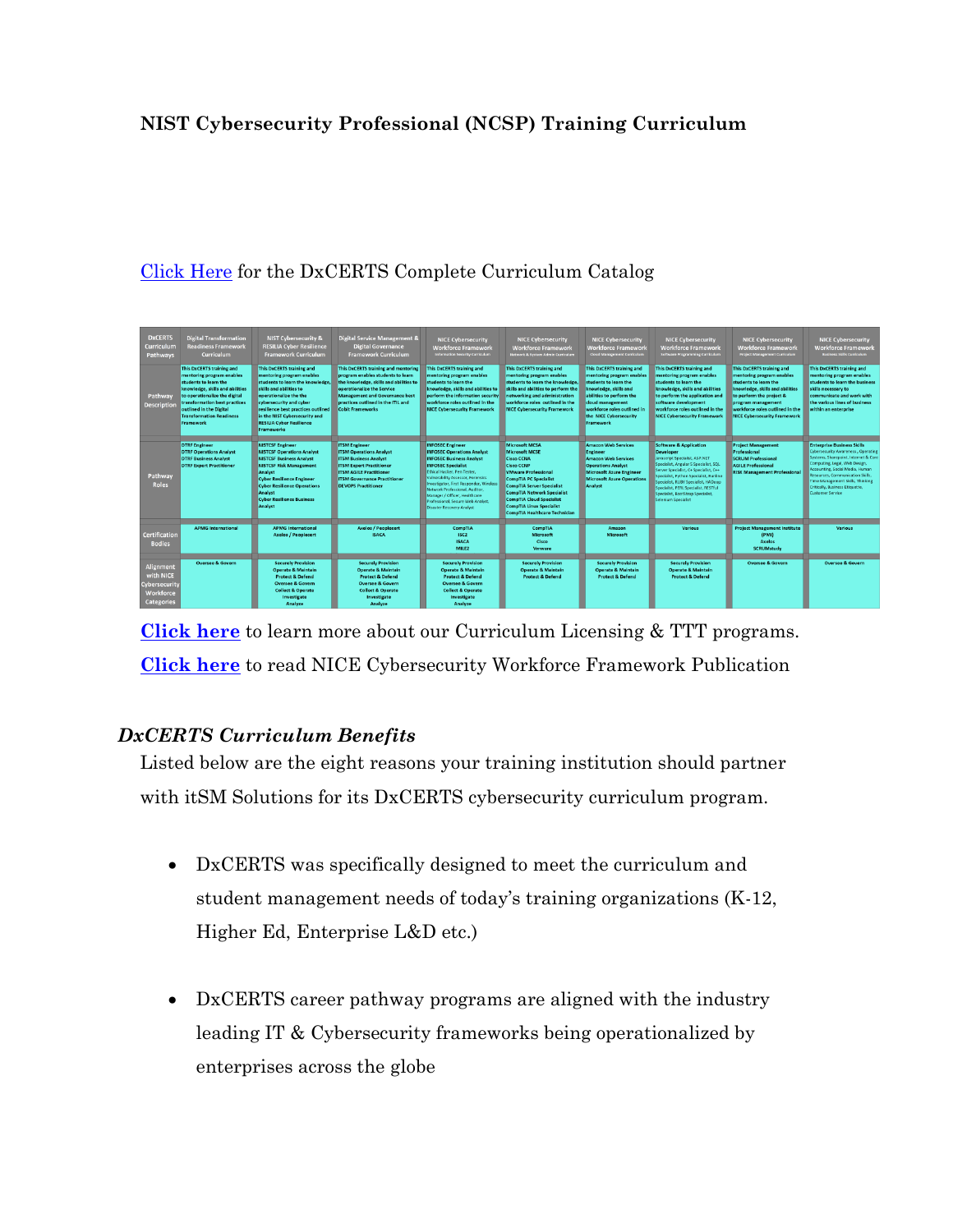- DxCERTS flexible licensing model provides enterprises of any size the ability to offer training to all of its IT & NIST Cybersecurity workforce.
- DxCERTS flexible delivery options enable the program to be adapted to any organizational structure and training schedule
- DxCERTS online Student Monitoring, Mentoring & Reporting platform ensures a successful outcome for both the student and employer
- DxCERTS online Train-the Trainer program enables resellers to quickly stand-up its own delivery and mentoring force.
- DxCERTS multi-year licenses enable individuals and enterprises to span the training over degree program years or enterprise budget cycles
- DxCERTS procurement options include Credit Card, Purchase Order, HR Continuing Education Funds, State of Federal Workforce Development Grant Programs

## *NIST Cybersecurity Professional (NCSP) Training Curriculum*

This DxCERTS NIST Cybersecurity Framework (NIST-CSF) curriculum teaches students how to Engineer & Operationalize a cybersecurity program based on the NIST Cybersecurity Framework.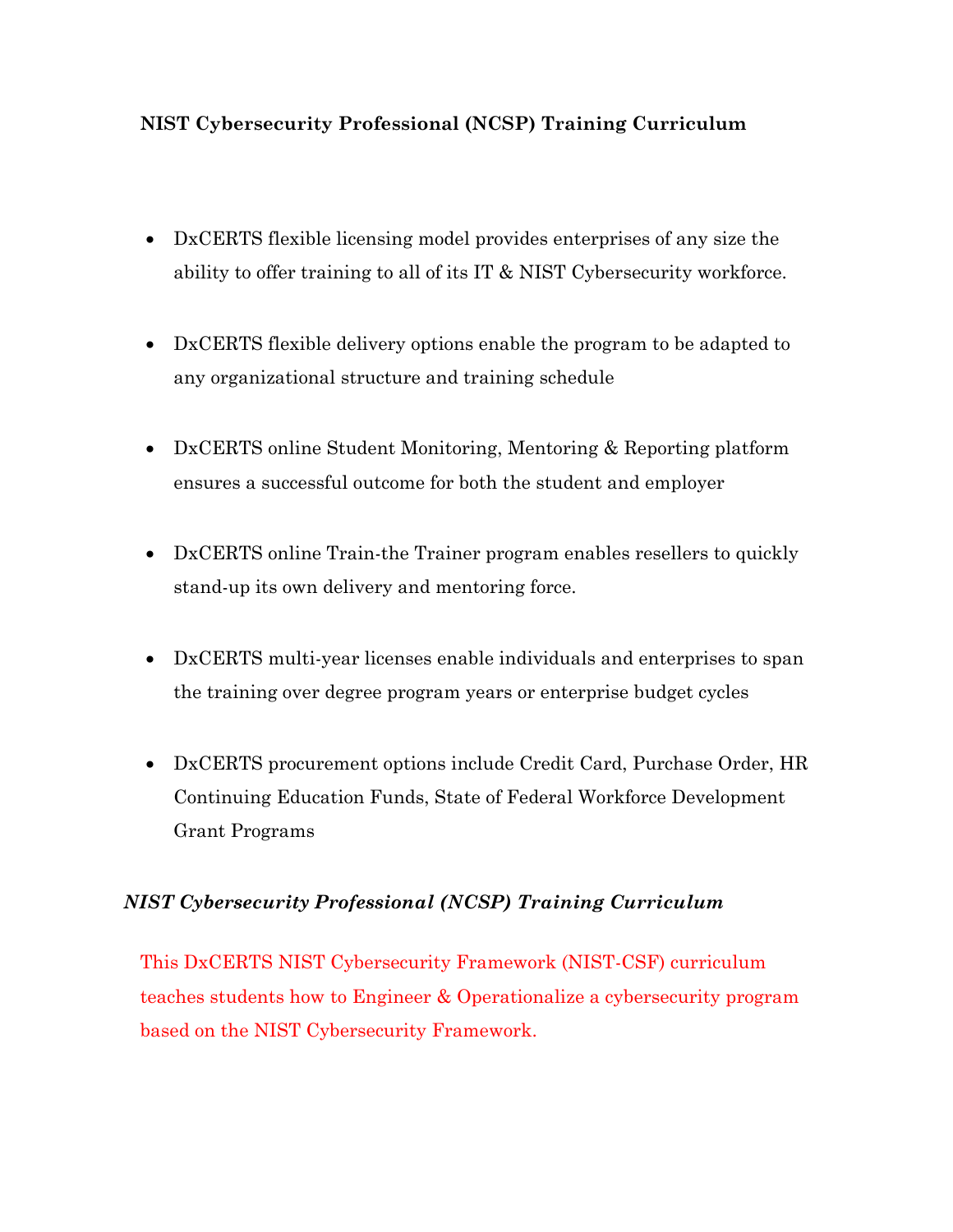The NIST Cybersecurity Professional (NCSP) training curriculum was created in partnership with UMass Lowell (UML) a NSA/DHS National Center of Academic Excellence in Cyber Defense Research (CAE-R). The curriculum was designed to train the engineering, operations and business teams responsible for operationalizing the NIST Cybersecurity Framework controls (CIS 20 Critical Controls etc.) and management systems (ISO 27001 etc.) across the university five campuses. The NCSP curriculum has since been used to train other universities, governments and private corporations to do the same.

The curriculum accredited by APMG International teaches the knowledge, skills and abilities to:

- Develop a strategy to educate executives and board members about the NIST Cybersecurity Framework and why they should allocate funding to launch and maintain a program
- Create a Cybersecurity program that will become policy for the organization
- Engineer a solution that will span the enterprise and its supply chain
- Build and Operate a Security Operations Center (SOC) to continuously monitor and respond to changes in the documented cybersecurity profile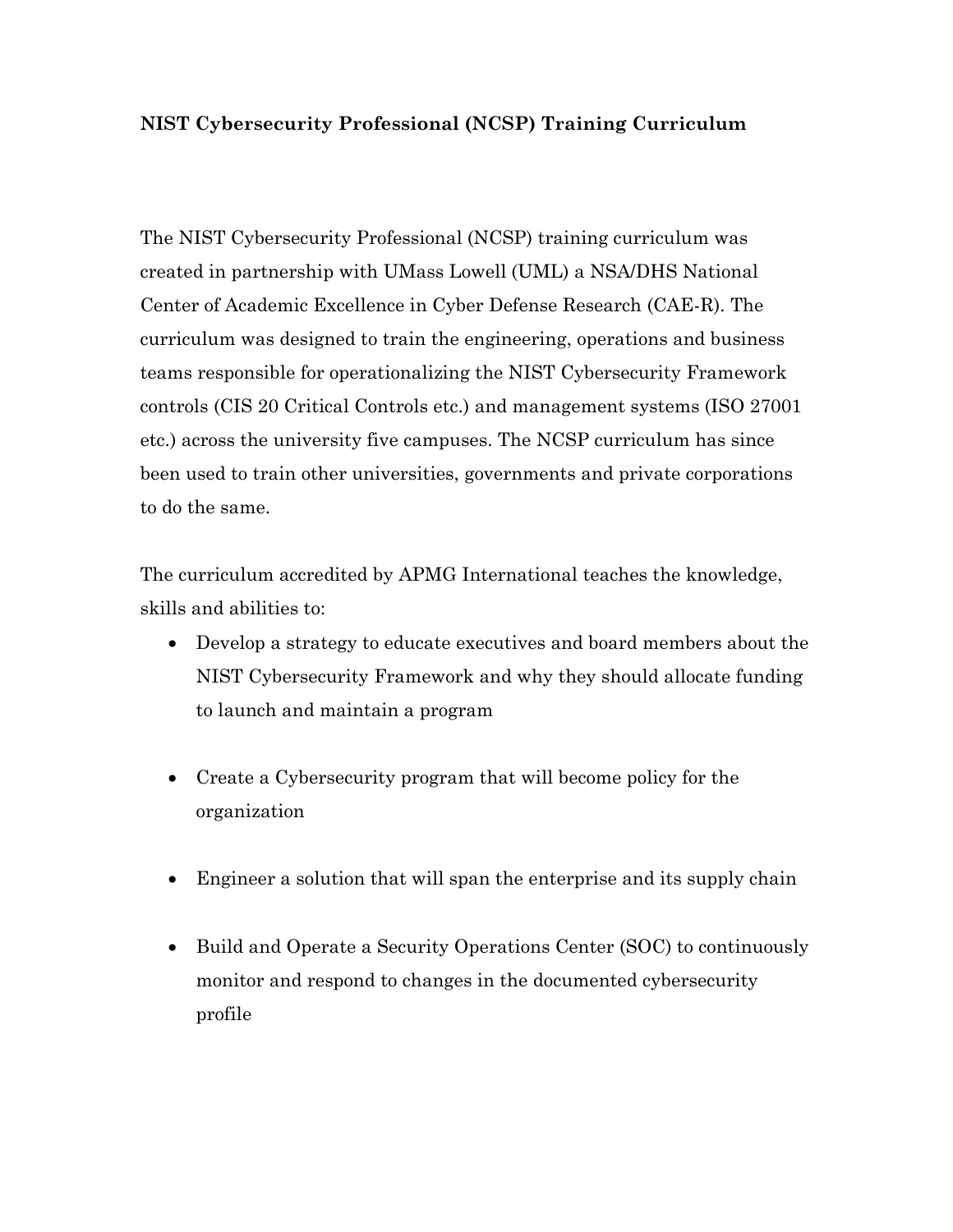• Conduct continuous business risk assessments that compares the current profile against the target profile

## **NIST Cybersecurity Framework Awareness Training**

The DxCERTS NIST Cybersecurity Framework awareness training curriculum introduces students to the basic concepts associated with Digital Transformation, the NIST Cybersecurity Framework and Cybersecurity Risk Management.

# **NIST Cybersecurity Profess***ional* **(NCSP) Foundation Certification Training**

The APMG accredited NCSP Foundation training course outlines current cybersecurity challenges and explains how organizations who implement a NIST-CSF program can mitigate these challenges.

# **NIST Cybersecurity Profes***sional* **(NCSP) Practitioner Certification Training**

The APMG accredited NCSP Practitioner training course teaches in detail how to engineer, operate and improve the technical and business functions of an NIST-CSF program.

# **NIST Cybersecurity Professio***n***al (NCSP) Boot Camp Certification Training**

This APMG accredited combined (Foundation + Practitioner) NCSP program outlines current cybersecurity challenges plus teaches in detail how to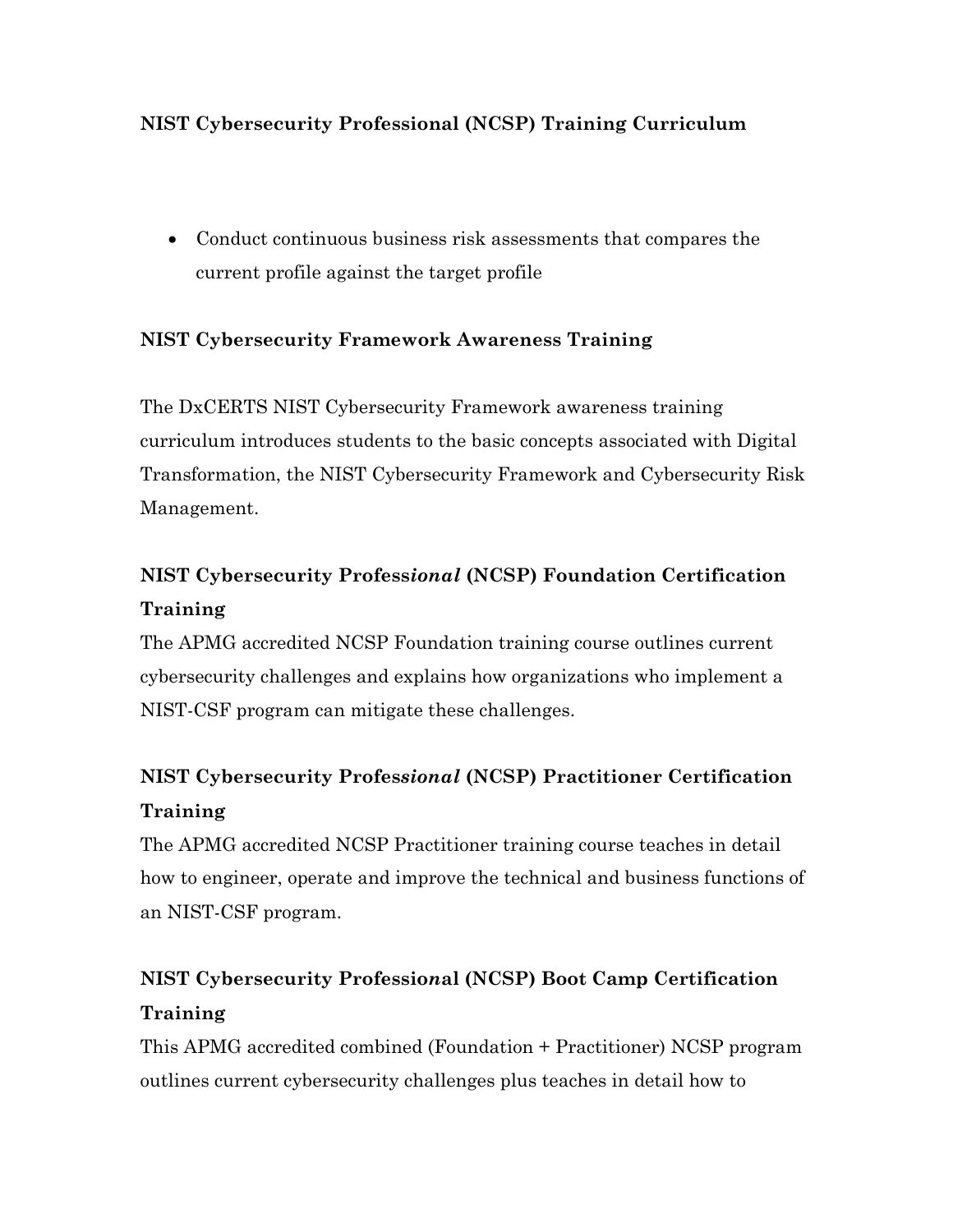engineer, operate and improve the technical and business functions of a NIST-CSF program.

### **NIST Cybersecurity Professional Training Curriculum Library**

This low cost subscription program, provides students access to the NIST Cybersecurity Professional (NCSP) program plus over 200 additional accredited training programs that will help students prepare for the most sought after certifications in Information Technology (IT) and Information Security. Subscription terms include 12, 24, 36 or 48 months.

### *Curriculum Consortium Partners*

The following companies have come together to provide the operational infrastructure to support the DxCERTS curriculum consortium.

### **Reseller Partners**

itSM Solutions has partnered with academic and private institutions to deliver the DxCERTS assessment and workforce development programs. Inaugural partners include New Horizons Computer Learning Centers, LRS Education Services, University of West Florida, Bryant University, GRC Sphere and Babbage Simmel.

### **Print and Digital Book Distribution**

itSM Solutions has partnered with Arvato Training & Education Services a global eCommerce platform an integrated eReader application which delivers print and digital book versions of the DxCERTS curricula to students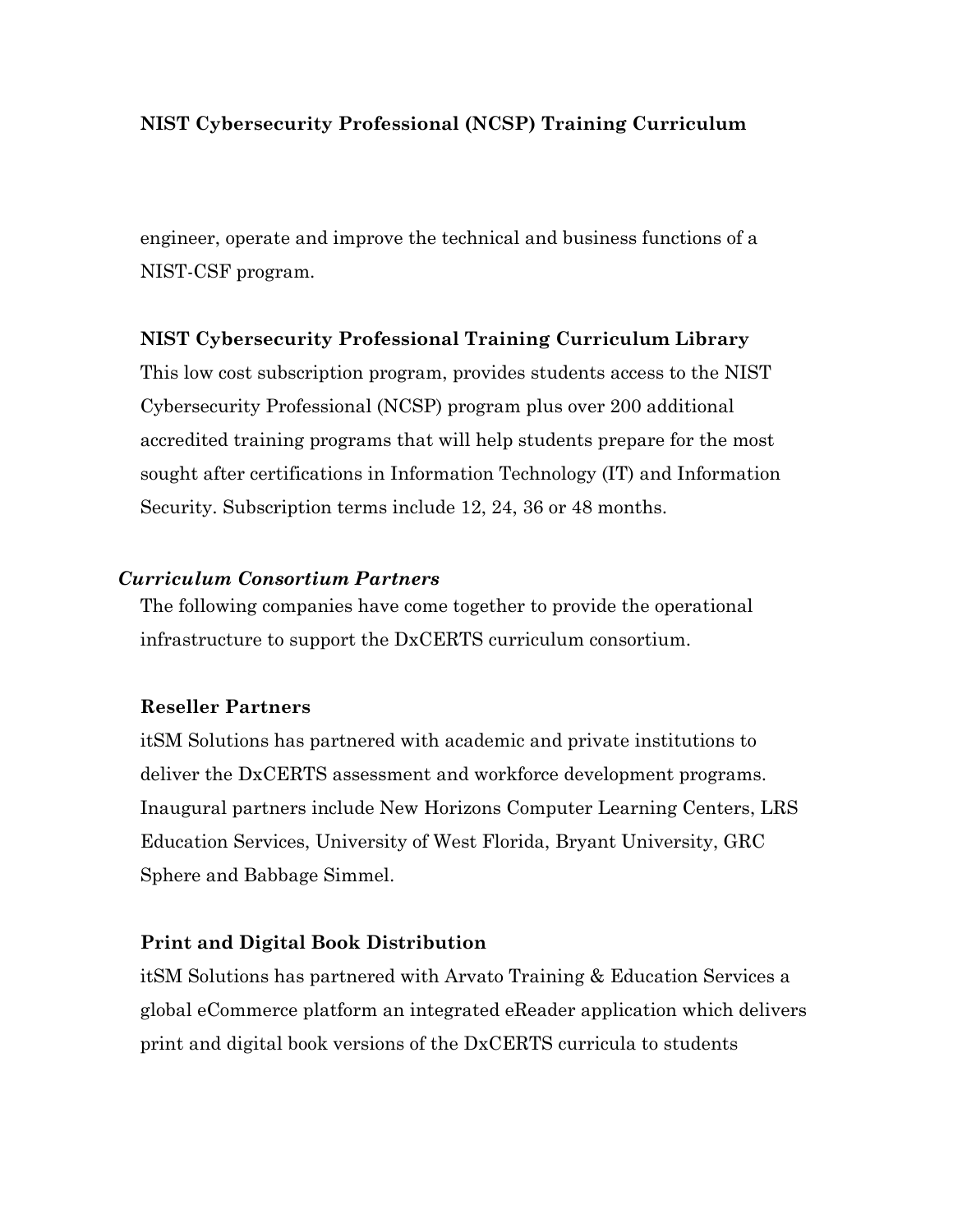anywhere in the world. Arvato is currently the exclusive delivery partner for Microsoft training and consulting education solutions worldwide.

### **Platform Partners**

itSM Solutions has partnered with leading Assessment, Learning Management and Simulation platform companies to deliver affordable training solutions for today's cyber enterprise. Inaugural partners include Career Academy and CyberSaint.

### **Authoring Partners**

DxCERTS inaugural program NIST Cybersecurity Framework – Controls Factory Model™ (NCSF-CFM), was built in partnership with UMass Lowell (UML) a NSA/DHS National Center of Academic Excellence in Cyber Defense Research (CAE-R). NISTCSF.COM has since formed strategic partnerships with Axelos creator of the ITIL®, RESILIA® and PRINCE2 frameworks & methodologies, ISACA creator of the COBIT framework, The Institute for Digital Transformation creator of the Digital Enterprise Readiness Framework (DERF) and other academic and private industry partners.

## **Publishing Partners**

itSM Solutions is leading the development team to create assessment, remediation, certification and simulation training solutions for today's cyber enterprise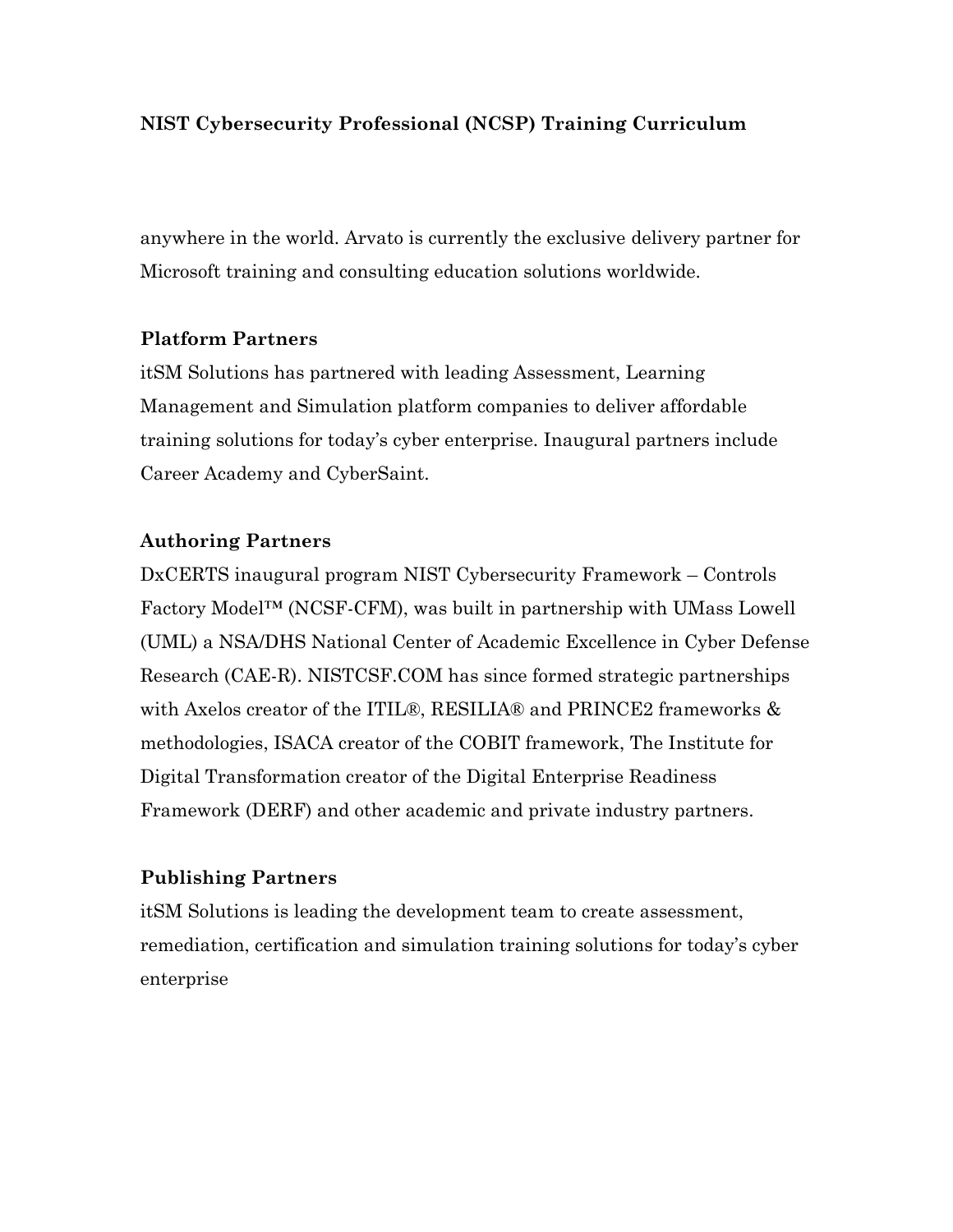### **Accreditation Partners**

itSM Solutions has partnered with APMG for content accreditation and exam delivery services.

### *Summary*

Three things are certain: first, digital services are now at the center of most businesses; second, business is a moving target, third organizations are under attack from those trying to steal the information companies rely on for daily business operations and revenue.

The itSM Solutions DxCERTS training curriculum and student management system enables enterprises of any size to create a workforce capable of identifying, protecting, detecting, responding and recovering from cyberattacks.